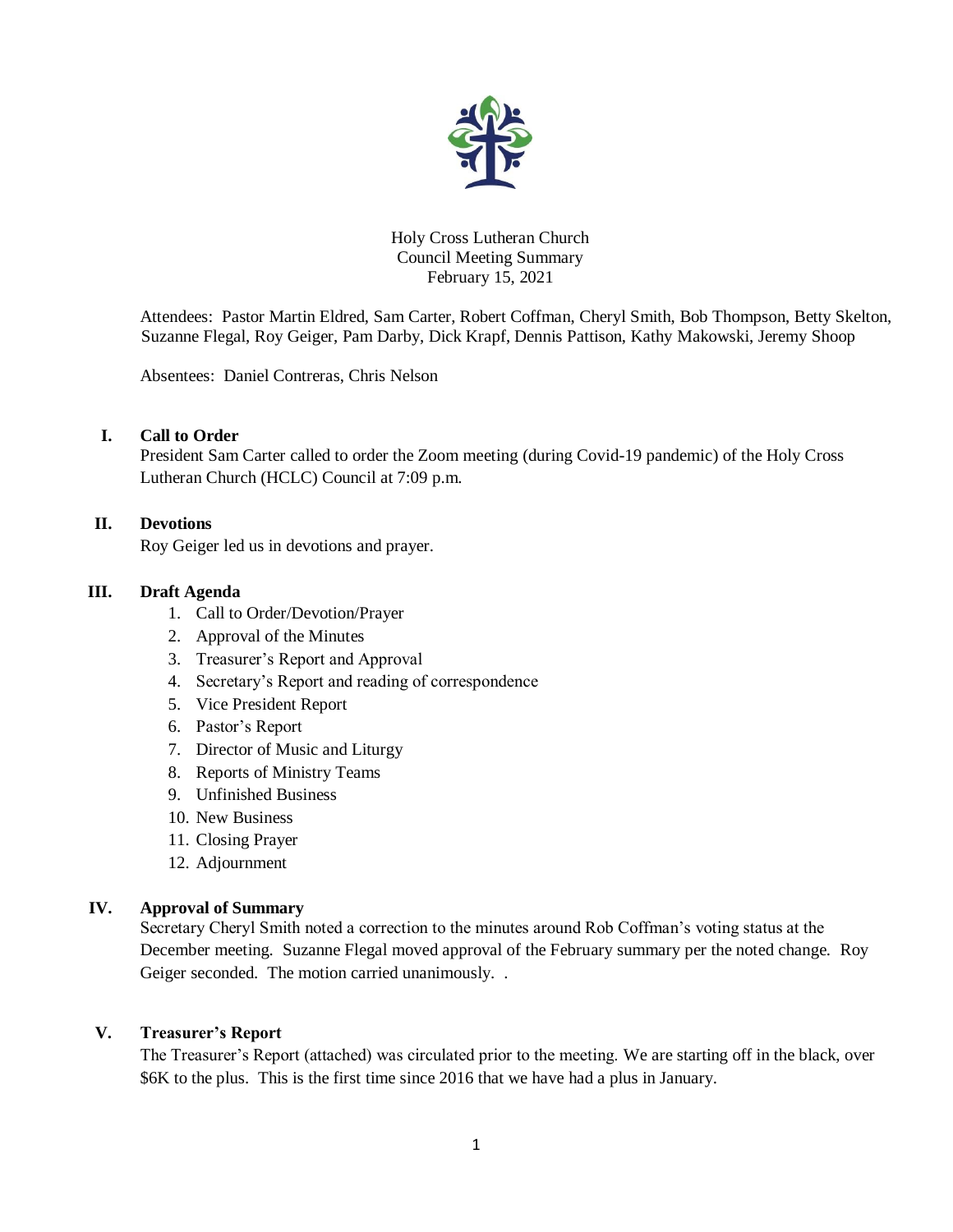We don't qualify for the PPP this go around. We made our commitment to the Synod and are currently budgeted at \$5K in 2021. Bob said he appreciates everyone's help.

# **VI. Secretary's Report**

The Secretary had no report. A request was submitted by Roy Geiger to send a sympathy card to Helen Wolfe to acknowledge her father's recent passing. Cheryl mentioned that Vickie Thompson's mother recently passed. Sympathy cards will be sent to the Wolfe and Thompson families.

# **VII. Vice President's Report**

The Vice President's Report (attached) was circulated by Rob Coffman prior to the meeting. Rob will send an email to Council for appointments to the Audit Committee. Sam said he may need to do this via email.

# **VIII. Pastor's Report**

Pastor Martin circulated his report prior to the meeting. Pastor Martin said that we are doing well. He is touched by the outpouring of our congregation and is always in favor of applauding the things we are doing right. We will continue to look for new ways we can reach out to our neighbors. We've had some challenges but worship continues.

Pastor has completed a five-week course on Sabbath. They discussed that it is OK to rest and the Bishop is encouraging that the Pastors rest. Pastor will take a mini-sabbatical via a grant from the Synod. He was approved for two days at a modest hotel. Katie Moran will be the supply pastor during his absence.

# **IX. Director of Music and Liturgy**

Jeremy reported that families are not watching online services on Facebook. Pastor and Jeremy will create children's sermons to put on YouTube. Chris Nelson will work on outside activities. Suzanne Baggett is planning something along the lines of the St. Lucia event. Jeremy is working on putting something together family worship bags each Sunday that will be delivered to the children's homes. Jeremy will be attending a seminar on Thursday by the Rev. Dr. Luke A. Powery entitled "Holy God, Wholly Human". Jeremy has been working with the Corona team, melding Worship and Music with Christian Ed. Becky Morgan and the Pattisons made 70 bags with materials for Ash Wednesday services.

# **Ministry Teams**

Outreach – Suzanne Flegal circulated a report prior to the meeting. Suzanne said people from outside our church community have been sharing in our outreach programs, i.e., the Herndon Woman's Club and people in the neighborhoods. Sam Carter said that we are being church through Suzanne's outreach program and we need to do more of it. Suzanne said that she would like to have children help her sort food to get them involved with outreach.

Sam wants to create a focus group to look into Subsplash. He will send invitations to members. He is looking at doing something using an app with our logo and we can put out what we want. He may have to go back to Roy for funding through livestreaming. The benefit being that it is outside the Facebook environment. Roy brought up that a year ago, Vanco had something. Do we want to throw that back in the mix or would this ultimately replace Vanco? Sam said Vanco's app is clunky and it's branded in their name. Sam talked with Galilee about different things they have looked at, but we will need someone to maintain.

# **Unfinished Business**